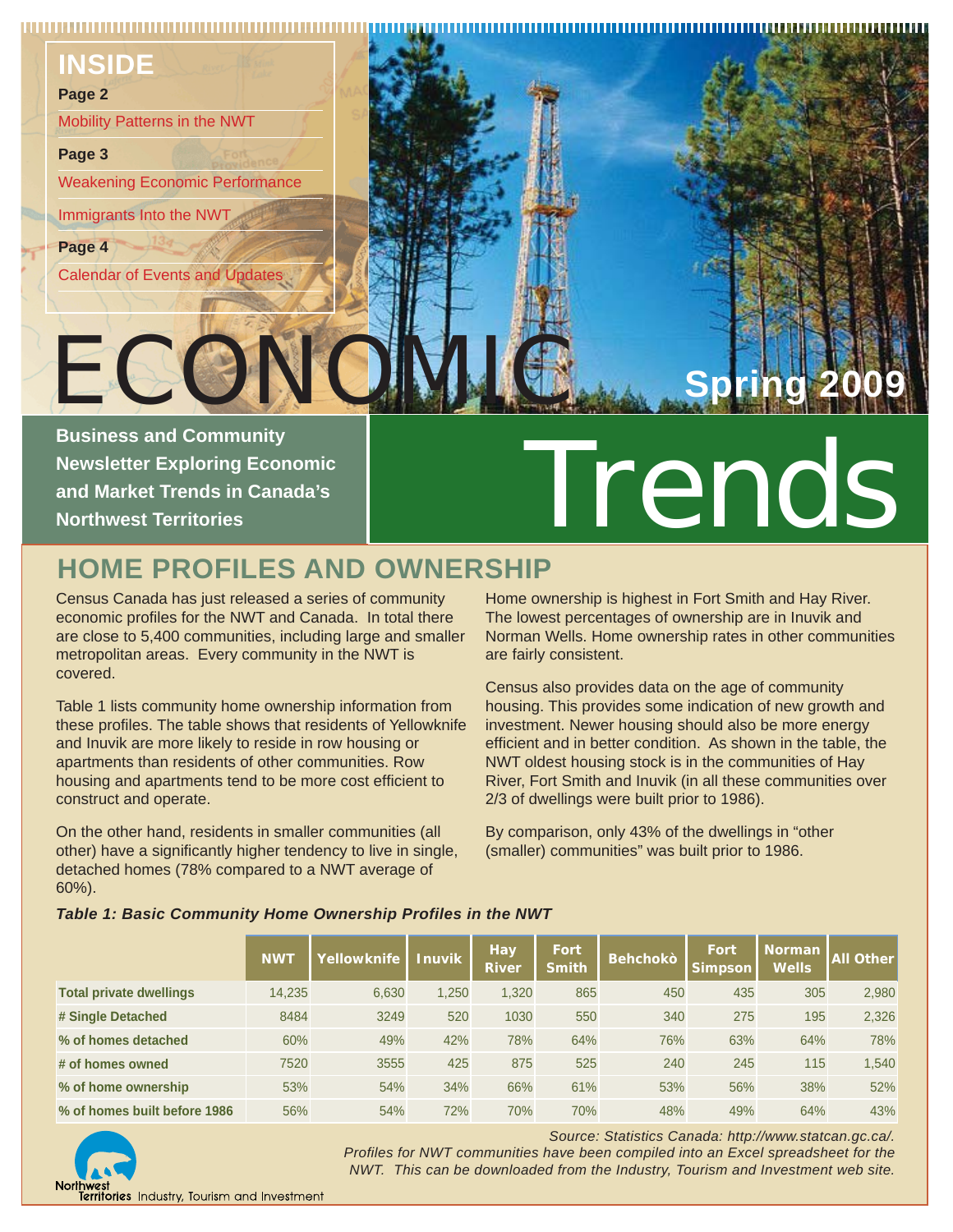## **MOBILITY PATTERNS IN THE NWT**





The 2006 census included questions on mobility. As shown in Table 2, below, the highest number of people moving within the NWT went to Yellowknife. Inuvik was second, with 320 NWT migrants, followed by Hay River. There has also been significant movement between smaller communities (540).

Chart 1 plots the mobility of residents as a percentage of community populations. The chart shows that Inuvik has the highest percentage of residents from other NWT communities, followed by Fort Simpson and Norman Wells. Overall, migration to Yellowknife from other NWT communities has a relatively minor impact on city

population. In comparison, 23% of the city's population originated outside the NWT over the past five years.

A significant portion of Behchokò's population, 67%, has not moved residence or communities in five years. The percentage is the same in "other" communities.

Migration from other provinces is important to all regional centres except Behchokò. Almost 1/3 of Norman Well's population originated outside the NWT. Yellowknife was also high with 23% provincial migration.

| Over 5 years                          | <b>NWT</b> | Yellowknife | <b>Inuvik</b> | <b>Hay</b><br><b>River</b> | Fort<br><b>Smith</b> | <b>Behchokò</b> | <b>Fort</b><br>Simpson                       | Norman<br><b>Wells</b> | <b>All Other</b> |
|---------------------------------------|------------|-------------|---------------|----------------------------|----------------------|-----------------|----------------------------------------------|------------------------|------------------|
| Total population 5 years and over     | 37,825     | 17,145      | 3,140         | 3,365                      | 2150                 | 1670            | 1115                                         | 700                    | 8,540            |
| Lived at the same address             | 18995      | 7200        | 1140          | 1765                       | 1130                 | 1120            | 630                                          | 280                    | 5,730            |
| <b>Non-mobile Percent</b>             | 50%        | 42%         | 36%           | 52%                        | 53%                  | 67%             | 57%                                          | 40%                    | 67%              |
| <b>Moved from other NWT Community</b> | 2.035      | 545         | 320           | 225                        | 160                  | 110             | 85                                           | 55                     | 535              |
| % from other NWT Community            | 5%         | 3%          | 10%           | 7%                         | 7%                   | 7%              | 8%                                           | 8%                     | 6%               |
| Lived in a different province         | 6,360      | 3,885       | 600           | 560                        | 340                  | 85              | 125                                          | 225                    | 540              |
| % from a other province               | 17%        | 23%         | 19%           | 17%                        | 16%                  | 5%              | 11%                                          | 32%                    | 6%               |
| Lived in a different country          | 695        | 555         | 45            | 30                         | 15                   | 10              | 10<br>Source: 2006 Cansus Community Profiles | 15                     | 15               |

#### *Table 2: Mobility over the past 5 years*

*Source: 2006 Census Community Profiles*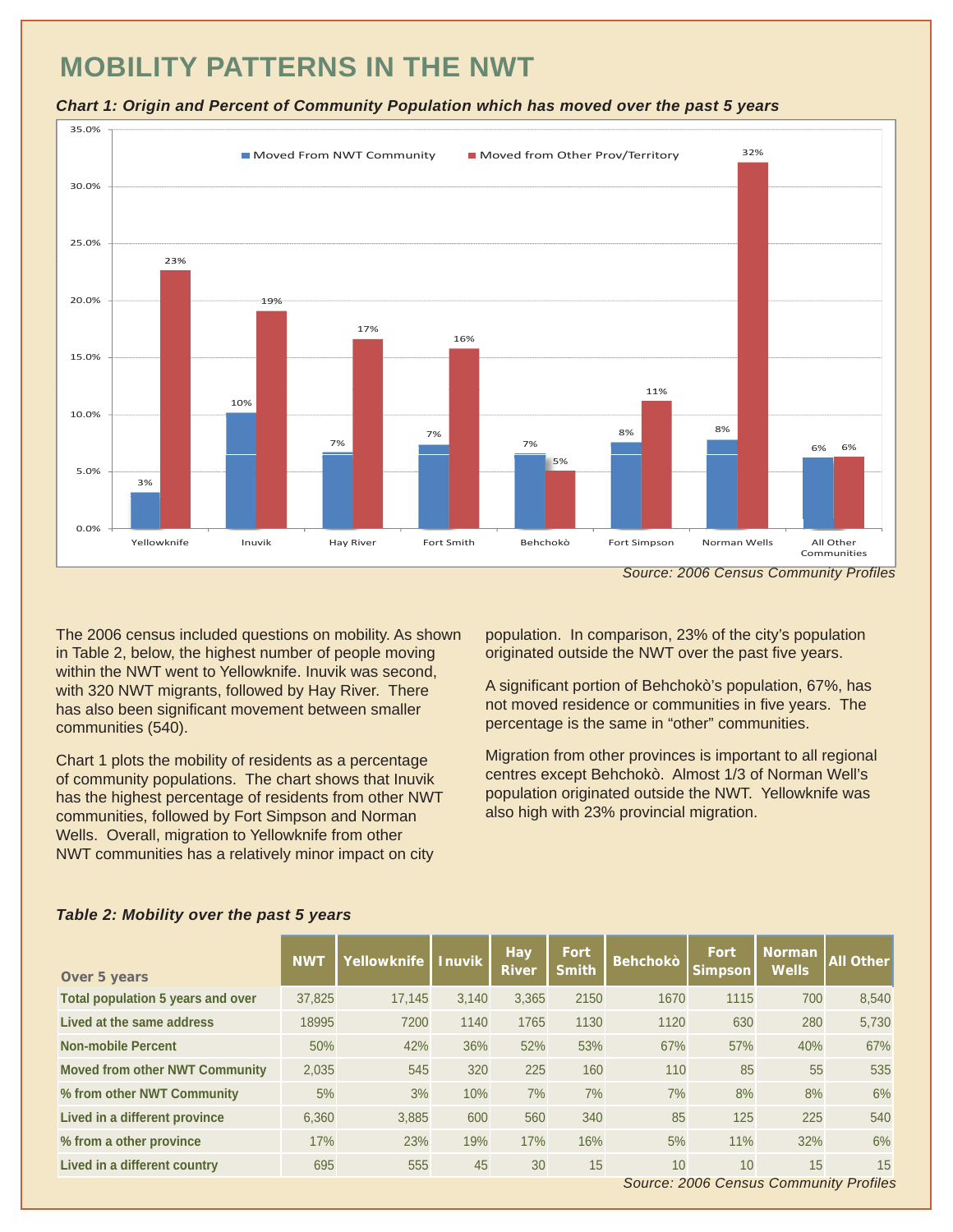## **WEAKENING ECONOMIC PERFORMANCE**

Retail trade is impacted by seasonality, personal disposable incomes, and population. In the NWT and Canada, Christmas is the peak period. As shown in the table, month to month sales have declined this year. More importantly, there was a significant decline from last year in November. This may reflect the initial impact of declining world economic conditions on NWT consumers.

Wholesale trade has declined significantly, almost 20% this November. Total sales have declined \$10 million since September.

Manufacturing has continued its sharp decline, as problems persist with the diamond manufacturing industry. November shipments were only 42% of those in September. Monthly sales were also down 42% compared to the previous year.

Statistics for the other two indicators are not as current. Labour income from July to September actually shows significant growth over the previous year; anywhere from 4-6% a month.

Oil and gas production continues to decline, down 21-28% in value from last year.

| <b>Northwest Territories, All</b><br><b>Stores (Seasonally</b><br><b>Adjusted)</b> | % Change from<br><b>Prev Year</b> |         |  |  |  |  |  |  |
|------------------------------------------------------------------------------------|-----------------------------------|---------|--|--|--|--|--|--|
| <b>Retail Trade in \$'000 (2008)</b>                                               |                                   |         |  |  |  |  |  |  |
| Nov                                                                                | 56,426                            | $-7.4$  |  |  |  |  |  |  |
| Oct                                                                                | 58,930                            | 2.8     |  |  |  |  |  |  |
| Sep                                                                                | 59,765                            | 5.5     |  |  |  |  |  |  |
| Wholesale Trade in \$'000 (2008)                                                   |                                   |         |  |  |  |  |  |  |
| Nov                                                                                | 47,364                            | $-19.5$ |  |  |  |  |  |  |
| Oct                                                                                | 49,459                            | $-14.8$ |  |  |  |  |  |  |
| Sep                                                                                | 58,091                            | 7.8     |  |  |  |  |  |  |
| <b>Manufacturing Shipments in \$'000 (2008)</b>                                    |                                   |         |  |  |  |  |  |  |
| Nov                                                                                | 1473                              | $-42$   |  |  |  |  |  |  |
| Oct                                                                                | 1628                              | $-60.3$ |  |  |  |  |  |  |
| Sep                                                                                | 3453                              | 32.6    |  |  |  |  |  |  |
| Value of Labour Income in \$'000 (2008)                                            |                                   |         |  |  |  |  |  |  |
| Sep                                                                                | 177891                            | 3.8     |  |  |  |  |  |  |
| Aug                                                                                | 179080                            | 6.3     |  |  |  |  |  |  |
| Jul                                                                                | 175375                            | 5.6     |  |  |  |  |  |  |
| Value of Oil and Gas Production \$'000 (2008)                                      |                                   |         |  |  |  |  |  |  |
| Aug                                                                                | 17062                             | $-20.5$ |  |  |  |  |  |  |
| Jul                                                                                | 16859                             | $-26.5$ |  |  |  |  |  |  |
| Jun                                                                                | 16479                             | $-28.3$ |  |  |  |  |  |  |
|                                                                                    |                                   |         |  |  |  |  |  |  |

*Source: NWT Bureau of Statistics*

#### **IMMIGRANTS INTO THE NWT**

|                                   | <b>NWT</b> | Yellowknife | <b>Inuvik</b> | Hay<br><b>River</b> | Fort<br><b>Smith</b> | <b>Behchokò</b> | <b>Fort</b><br><b>Simpson</b> | <b>Norman</b><br><b>Wells</b> | <b>All Other</b> |
|-----------------------------------|------------|-------------|---------------|---------------------|----------------------|-----------------|-------------------------------|-------------------------------|------------------|
| <b>Total population</b>           | 41,060     | 18,510      | 3,430         | 3,610               | 2,315                | 1,885           | 1,195                         | 765                           | 9,350            |
| <b>Non-immigrants</b>             | 37,985     | 16,155      | 3,250         | 3,385               | 2,185                | 1,865           | 1,155                         | 720                           | 9,270            |
| <b>Immigrants</b>                 | 2,810      | 2,140       | 170           | 215                 | 120                  | 15              | 35                            | 35                            | 80               |
| Before 1991                       | 1,465      | 1.015       | 110           | 145                 | 80                   | 10              | 25                            | 20                            | 60               |
| 1991 to 2000                      | 745        | 615         | 30            | 50                  | 25                   | 10              |                               | 10                            | 5 <sup>5</sup>   |
| 2001 to 2006                      | 600        | 510         | 25            | 25                  | 15                   |                 | 10                            | 10                            | 5 <sup>5</sup>   |
| <b>Share of Immigrants to NWT</b> | 100%       | 76%         | 6%            | 8%                  | 4%                   | 1%              | 1%                            | 1%                            | 3%               |

Immigrants play an important role in economic development. Typically they bring new skills and ambition into the local economy.

Before 1991 there were significant numbers of immigrants moving into smaller communities. Most of this movement stopped after 1991. Migrants represent a significant opportunity to bring new skills and investment into the community. Sig Phillips in Fort Providence, the Kaiser family in Fort Smith and others all added to significant community growth and development.

In fact, Yellowknife accounts as the preferred destination for 76%, or 2,140, immigrants to the NWT. This represents over \$47 million in additional transfer payments from the Government of Canada.

*Source: 2006 Census Community Profiles*